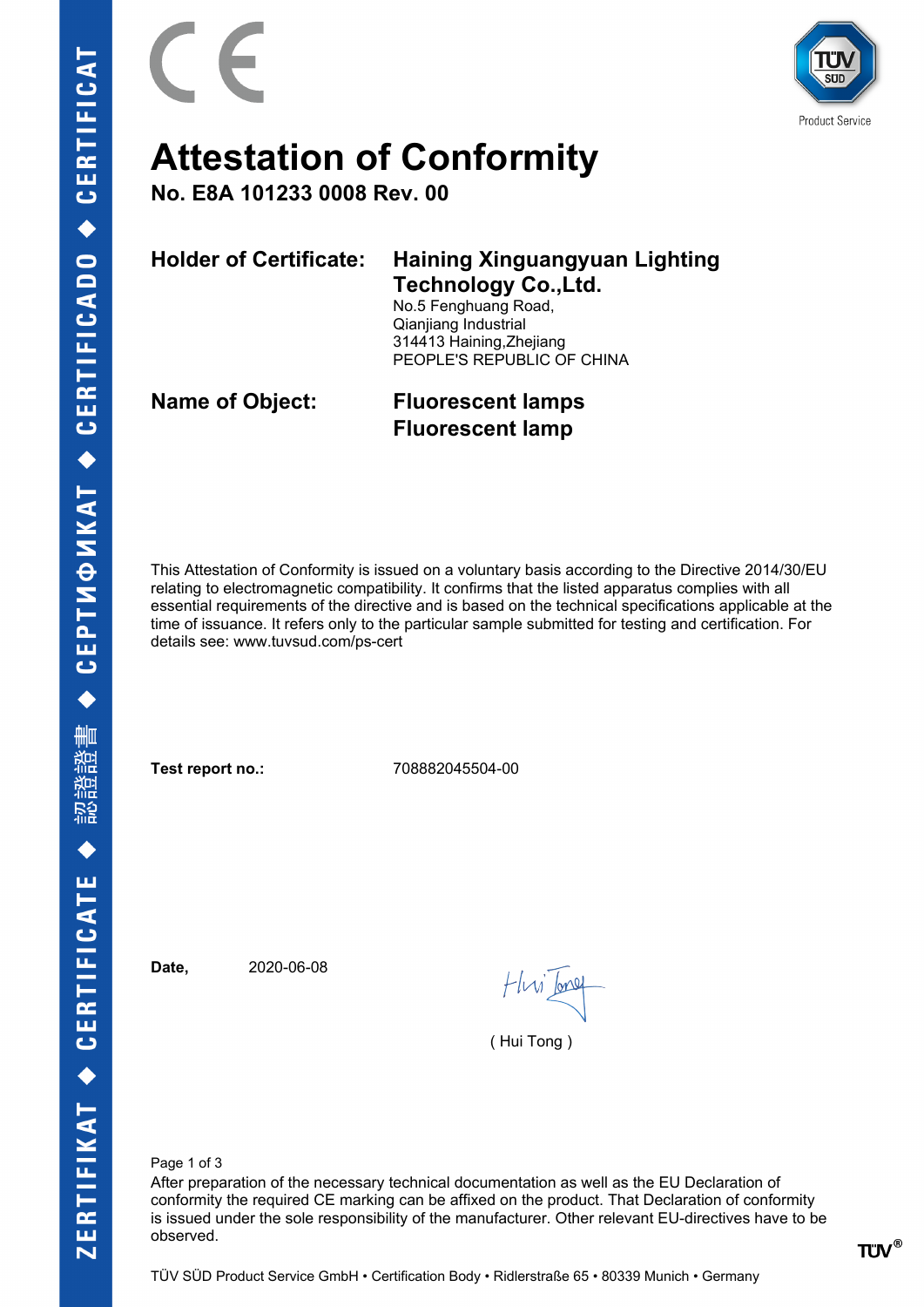

## **Attestation of Conformity**

**No. E8A 101233 0008 Rev. 00**

**Model(s):** XGYT5-UVA-4W, XGYT5-UVA-6W, XGYT5-UVA-8W, XGYT5-UVA-20WC-11W Ozone,<br>XGYT5-HO-UVA-15W, XGYT5-UVA-14W, XGYT5-UVA-21W, XGYT5-UVA-28W, XGYT8-UVA-10W, XGYT8-UVA-15W,XGYT8-UVA-18W, XGYT8-UVA-30W, XGYT8-UVA-36W, XGYPLS-UVA-5W, XGYPLS-UVA-7W, XGYPLS-UVA-9W,XGYPLS-UVA-11W, XGYPLS-UVA-13W, XGYPLL-UVA-18W,XGYPLL-UVA-24W, XGYPLL-UVA-36W, XGYT5-BL-4W, XGYT5-BL-6W, XGYT5-BL-8W,XGYT5-HO-BL-15W, XGYT5-BL-14W, XGYT5-BL-21W, XGYT5-BL-28W, XGYT8-BL-10W, XGYT8-BL-15W,XGYT8-BL-18W, XGYT8-BL-30W,<br>XGYT8-BL-36W,XGYT10-BL-20W,XGYT12-BL-20W , XGYPLS-BL-5W, XGYPLS-BL-7W,<br>XGYPLS-BL-9W, XGYPLS-BL-11W, XGYPLS-BL-13W,XGYPLL-BL-18W, XGYPLL-BL-24W, XGYPLL-BL-36W,XGYT5-BLB-4W,XGYT5-BLB-6W, XGYT5-BLB-8W, XGYT5-HO-BLB-15W,<br>XGYT5-BLB-14W,XGYT5-BLB-21W, XGYT5-BLB-28W, XGYT8-BLB-10W,<br>XGYT8-BLB-15W, XGYT8-BLB-18W, XGYT8-BLB-30W,XGYT8-BLB-36W, XGYT10-BLB-20W, XGYT12-BLB-20W, XGYPLS-5W-BLB, XGYPLS-7W-BLB, XGYPLS-9W-BLB, XGYPLS-11W-BLB, XGYPLS-13W-BLB, XGYPLL-18W-BLB,XGYPLL-24W-BLB, XGYPLL-36W-BLB, XGYT5-UVC-4W Ozone, XGYT5-UVC-6W Ozone, XGYT5-UVC-8W Ozone,XGYT5-HO-UVC-15W Ozone,XGYT5-UVC-14W Ozone, XGYT5-UVC-21W Ozone,XGYT5-UVC-28W Ozone, XGYT8-UVC-10W Ozone, XGYT8-UVC-15W Ozone,XGYT8-UVC-18W Ozone,XGYT8-UVC-30W Ozone, XGYT8-UVC-36W Ozone,XGYPLS-UVC-5W Ozone, XGYPLS-UVC-7W Ozone, XGYPLS-UVC-9W Ozone, XGYPLS-UVC-11W Ozone, XGYPLS-UVC-13W Ozone, XGYPLL-UVC-18W Ozone, XGYPLL-UVC-24W Ozone, XGYPLL-UVC-36W Ozone,<br>XGYT5-UVC-4W No Ozone, XGYT5-UVC-6W No Ozone,XGYT5-UVC-8W No Ozone,<br>XGYT5-HO-UVC-15W No Ozone, XGYT5-UVC-14W No Ozone, XGYT5-UVC-21W No Ozone,XGYT5-UVC-28W No Ozone, XGYT8-UVC-10W No Ozone, XGYT8-UVC-15W No Ozone,XGYT8-UVC-18W No Ozone, XGYT8-UVC-30W No Ozone, XGYT8-UVC-36W No Ozone,XGYPLS-UVC-5W No Ozone, XGYPLS-UVC-7W No Ozone, XGYPLS-UVC-9W No Ozone, XGYPLS-UVC-11W No Ozone, XGYPLS-UVC-13W No Ozone, XGYPLL-UVC-18W No Ozone, XGYPLL-UVC-24W No Ozone, XGYPLL-UVC-36W No Ozone

### **Description of Object:**

Rated voltage: AC 220-240V Rated frequency: 50/60Hz Rated power: See model list

| Model list                                                                                                            |    |
|-----------------------------------------------------------------------------------------------------------------------|----|
| XGYT5-UVA-4W, XGYT5-BL-4W, XGYT5-BLB-4W, XGYT5-UVC-4W Ozone, XGYT5-UVC-4W No Ozone                                    |    |
| XGYPLS-UVA-5W, XGYPLS-BL-5W, XGYPLS-5W-BLB, XGYPLS-UVC-5W Ozone, XGYPLS-UVC-5W No Ozone                               | 5W |
| XGYT5-UVA-6W, XGYT5-BL-6W, XGYT5-BLB-6W, XGYT5-UVC-6W Ozone, XGYT5-UVC-6W No Ozone                                    | 6W |
| XGYPLS-UVA-7W, XGYPLS-BL-7W, XGYPLS-7W-BLB, XGYPLS-UVC-7W Ozone, XGYPLS-UVC-7W No Ozone                               |    |
| XGYT5-UVA-8W, XGYT5-BL-8W, XGYT5-BLB-8W, XGYT5-UVC-8W Ozone, XGYT5-UVC-8W No Ozone                                    | 8W |
| XGYPLS-UVA-9W, XGYPLS-BL-9W, XGYPLS-9W-BLB, XGYPLS-UVC-9W Ozone, XGYPLS-UVC-9W No Ozone                               |    |
| XGYT8-UVA-10W, XGYT8-BL-10W, XGYT8-BLB-10W, XGYT8-UVC-10W Ozone, XGYT8-UVC-10W No Ozone                               |    |
| XGYPLS-UVA-11W, XGYPLS-BL-11W, XGYPLS-11W-BLB, XGYPLS-UVC-11W Ozone, XGYPLS-UVC-11W No<br>Ozone, XGYPLS-UVC-11W Ozone |    |
| XGYPLS-UVA-13W, XGYPLS-BL-13W, XGYPLS-13W-BLB, XGYPLS-UVC-13W Ozone, XGYPLS-UVC-13W No<br>Ozone                       |    |

#### Page 2 of 3

After preparation of the necessary technical documentation as well as the EU Declaration of conformity the required CE marking can be affixed on the product. That Declaration of conformity is issued under the sole responsibility of the manufacturer. Other relevant EU-directives have to be observed.